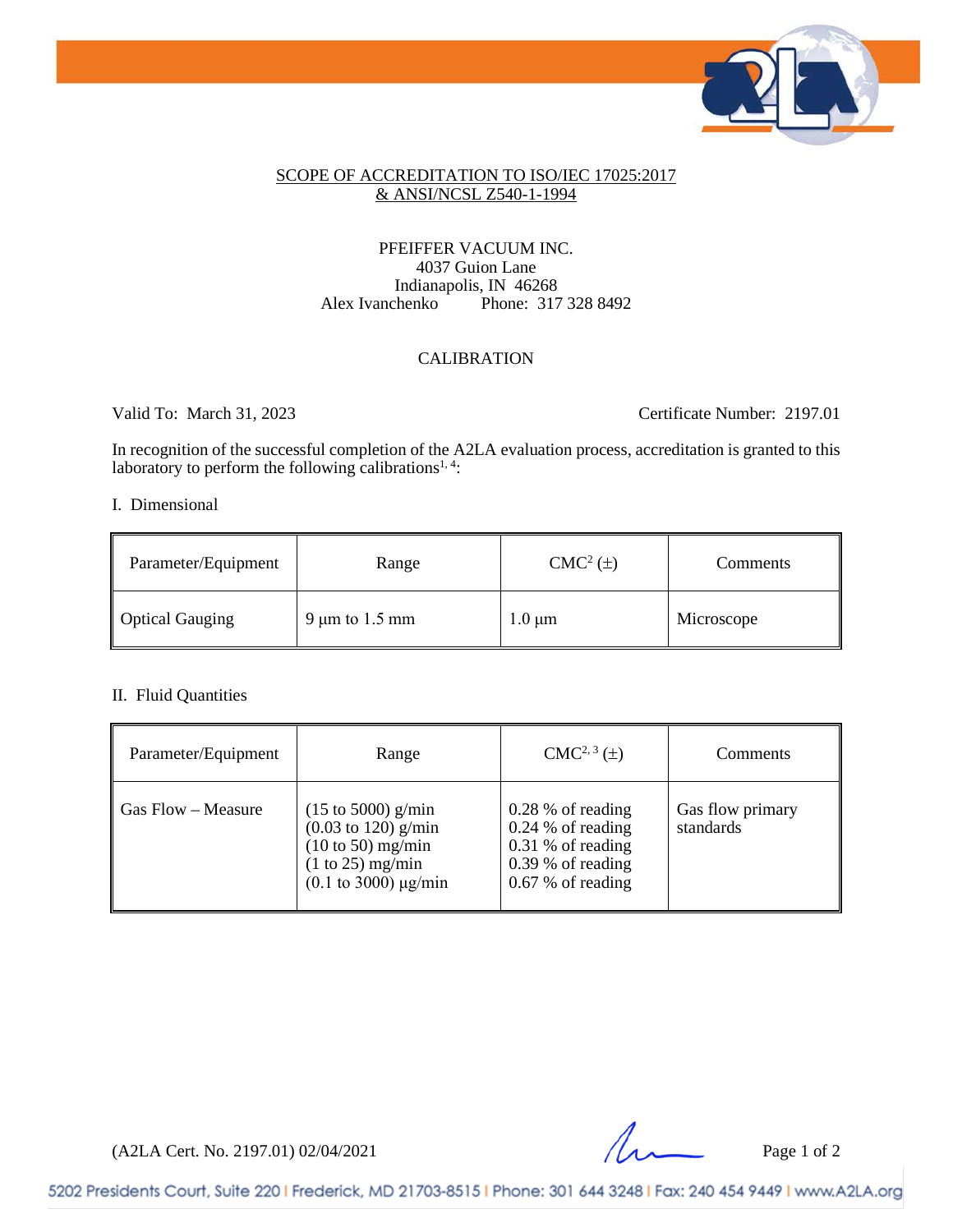### III. Mechanical

| Parameter/Equipment | Range                                      | $CMC2, 3(\pm)$                                                                                  | Comments           |
|---------------------|--------------------------------------------|-------------------------------------------------------------------------------------------------|--------------------|
| Pressure – Measure  | Up to 5000 psia<br>$4$ in $H_2O$ to 10 psi | $0.013\%$ full scale<br>$0.01\%$ full scale or<br>$0.03\%$ of reading<br>(whichever is greater) | Pressure standards |
| Vacuum – Measure    | Up to 20 Torr                              | $0.25\%$ full scale or<br>$0.6\%$ of reading<br>(whichever is greater)                          | Vacuum standard    |

### IV. Thermodynamics

| Parameter/Equipment   | Range                    | $CMC2, 3(\pm)$   | Comments                            |
|-----------------------|--------------------------|------------------|-------------------------------------|
| Temperature – Measure | $(0 \text{ to } 100)$ °C | $0.2 \text{ °C}$ | Comparison with<br>thermistor probe |

<sup>1</sup> This laboratory offers commercial calibration service.

- <sup>2</sup> Calibration and Measurement Capability Uncertainty (CMC) is the smallest uncertainty of measurement that a laboratory can achieve within its scope of accreditation when performing more or less routine calibrations of nearly ideal measurement standards or nearly ideal measuring equipment. CMCs represent expanded uncertainties expressed at approximately the 95 % level of confidence, usually using a coverage factor of  $k = 2$ . The actual measurement uncertainty of a specific calibration performed by the laboratory may be greater than the CMC due to the behavior of the customer's device and to influences from the circumstances of the specific calibration.
- <sup>3</sup> The type of instrument or material being calibrated is defined by the parameter. This indicates the laboratory is capable of calibrating instruments that measure or generate the values in the ranges indicated for the listed measurement parameter.

<sup>4</sup> This scope meets A2LA's *P112 Flexible Scope Policy*.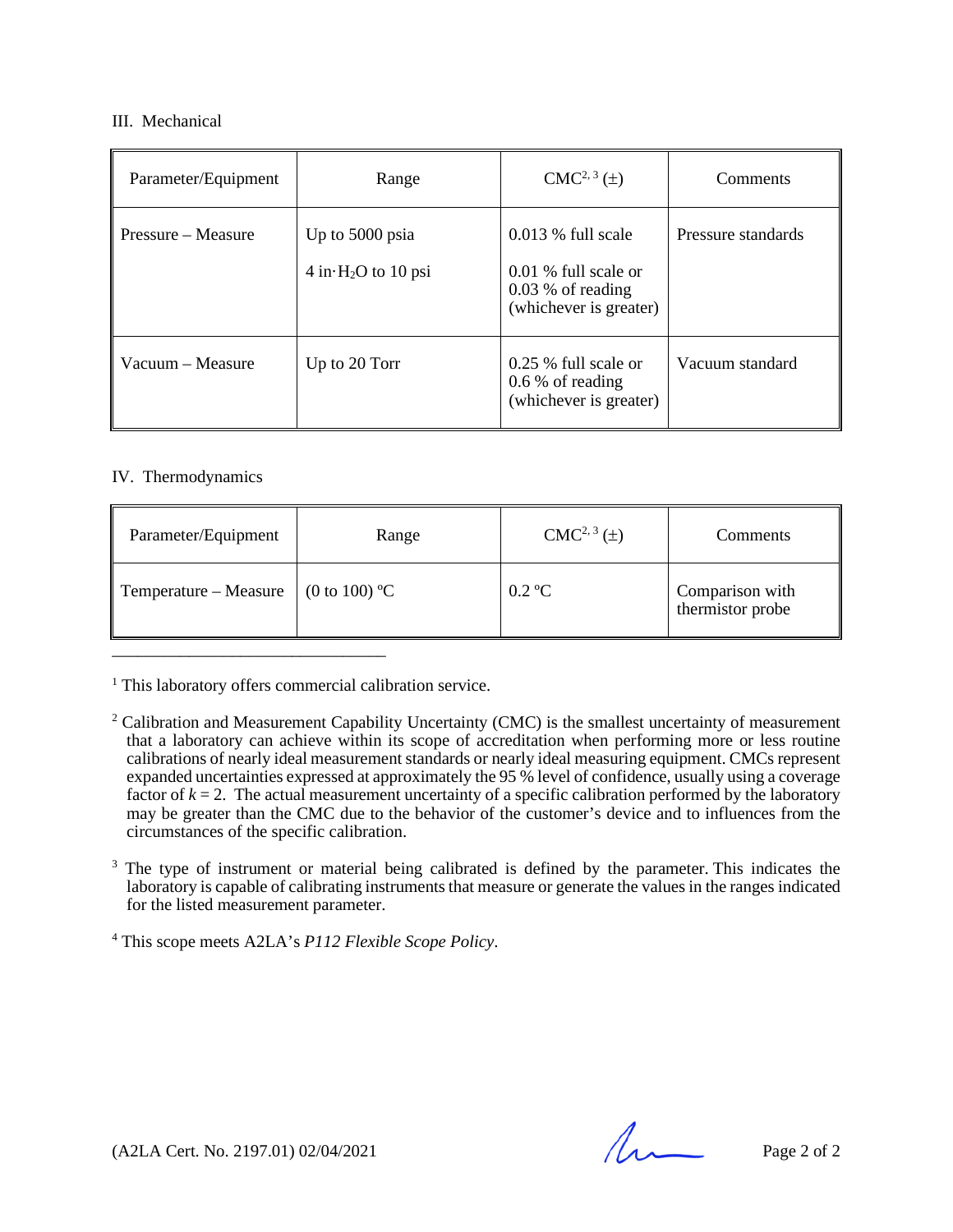



# *Accredited Laboratory*

A2LA has accredited

## **PFEIFFER VACUUM INC.**

*Indianapolis, IN* 

for technical competence in the field of

### **Calibration**

This laboratory is accredited in accordance with the recognized International Standard ISO/IEC 17025:2017 *General requirements for the competence of testing and calibration laboratories*. This laboratory also meets ANSI/NCSLI Z540-1- 1994 and R205 – Specific Requirements: Calibration Laboratory Accreditation Program. This accreditation demonstrates technical competence for a defined scope and the operation of a laboratory quality management system (*refer to joint ISO-ILAC-IAF Communiqué dated April 2017*).



Presented this 4th day of February 2021.

Vice President, Accreditation Services For the Accreditation Council Certificate Number 2197.01 Valid to March 31, 2023

*For the calibrations to which this accreditation applies, please refer to the laboratory's Calibration Scope of Accreditation.*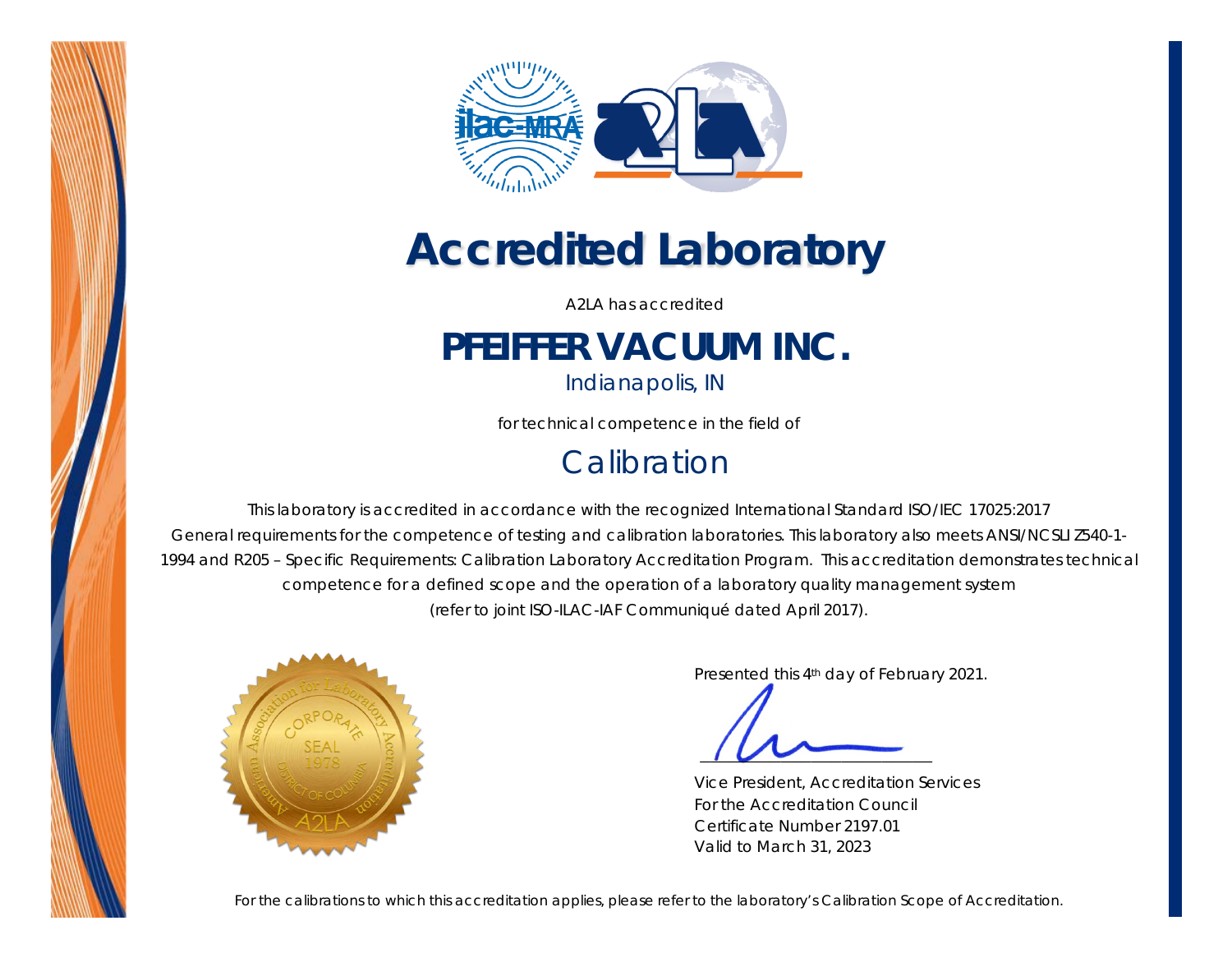

### SCOPE OF ACCREDITATION TO ISO/IEC 17025:2017

PFEIFFER VACUUM INC. 4037 Guion Lane Indianapolis, IN 46268 Alex Ivanchenko Phone: 317 328 8492

#### NONDESTRUCTIVE

Valid To: March 31, 2023 Certificate Number: 2197.02

In recognition of the successful completion of the A2LA evaluation process (including an assessment of the organization's compliance with A2LA R212 – Specific Requirements: Nondestructive Testing and Inspections), accreditation is granted to this laboratory to perform the following tests on aircraft components, automotive components, pipes, hoses, valves and fittings, pressure vessels:

(Helium & Air)

Microflow, Mass Extraction

Leak/Flow Testing ATC04-9-2-5 Regular Flow

(Leak/Not Leak Rate)

Test Test Method

Leak Testing ASTM E498/E498M, E499/E499M, E515

Leak Testing<br>
Microflow, Mass Extraction<br>
SAE J2045, SAE J2973

Package/Seal Integrity ASTM F2391, 3287, USP 1207

The laboratory is accredited for the test methods listed above. The accredited test methods are used in determining compliance with the material specifications listed below; however, the inclusion of these material specifications on this Scope does not confer laboratory accreditation to the material specifications. Inclusion of these material specifications on this Scope also does not confer accreditation for every method embedded within the specification. Only the methods listed above on this Scope are accredited.

Product Specification ANSI/AAMI/ISO 11607-2:2006

(A2LA Cert. No. 2197.02) 02/04/2021 Page 1 of 1

5202 Presidents Court, Suite 220 | Frederick, MD 21703-8515 | Phone: 301 644 3248 | Fax: 240 454 9449 | www.A2LA.org